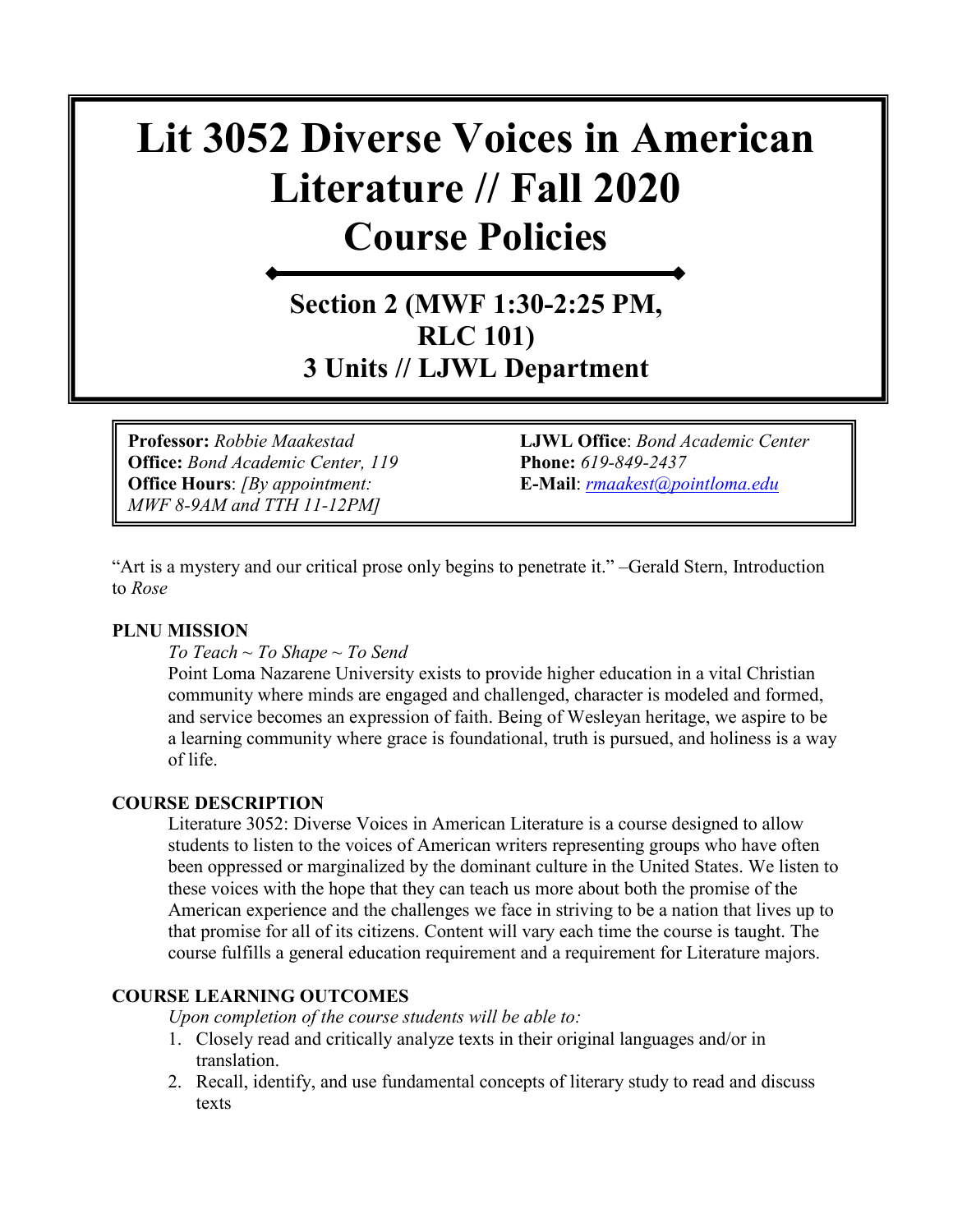- a. Standard literary terminology
- b. Modes/genres of literature
- c. Elements of literary genres
- d. Literary periods (dates, writers, characteristics, and important developments)
- e. Extra-literary research
- 3. Connect the works with their own lives and with the social, cultural, and historical contexts of the works and their authors.

#### **REQUIRED TEXTS**

*Bad Feminist* by Roxane Gay. **ISBN-13:** 978-0062282712 *Citizen* by Claudia Rankine. **ISBN-13:** 978-1555976903 *Fun Home* by Alison Bechdel. **ISBN-13:** 978-0618871711 *Passage to Ararat* by Michael J. Arlen. **ISBN-13:** 978-0374530129 *Rose* by Li-Young Lee. **ISBN-13:** 978-0918526533 *The Dream of Water* by Kyoko Mori. **ISBN-13:** 978-0449910436 *The Way to Rainy Mountain* by N. Scott Momaday. **ISBN-13:** 978-0826304360 *We the Animals* by Justin Torres. **ISBN-13:** 978-0547844190

Additional readings may be posted to Canvas and shared with you (you'll need to print these out and bring them with you to class the day they are due)

Please bring a notebook and writing utensil to each class to take notes, as well as the book that will be discussed for that class period.

#### **COURSE REQUIREMENTS**

#### *Reading/Reading Quizzes*:

Dates for the readings are clearly indicated on the schedule. Complete all reading prior to the class session when the text will be discussed. You will be expected to read and annotate (take notes in the margins) all assigned course readings. Reading quizzes will total 200 points, but there is no set number of quizzes planned: rather, the quiz grades will be totaled across the semester and then the percentage will be taken out of 100. Example: Fifteen 10-point reading quizzes in a semester and you get 80% total on them (120/150). You would then score 80/100 for this category.

#### *Discussion*:

The success of the course will be directly related to the quality of daily discussions. Each of you must feel comfortable contributing to discussions. And each of you should bring any questions you have about the reading to our attention during the course of our discussions.

#### *Writing*:

Each student will complete a mid-term exam, two reading journals, and a final exam, which includes a take-home reflective essay written outside of class to fulfill gen-ed lit. requirements. Students cannot pass the course without completing all of these major assignments.

#### *Group Presentation:*

In groups no larger than five, students will present on a work of literature (loosely defined) beyond what we've explored as a class, and present the work to the class. Each presentation will be 8-10 minutes in length and be uploaded to *YouTube*. A group grade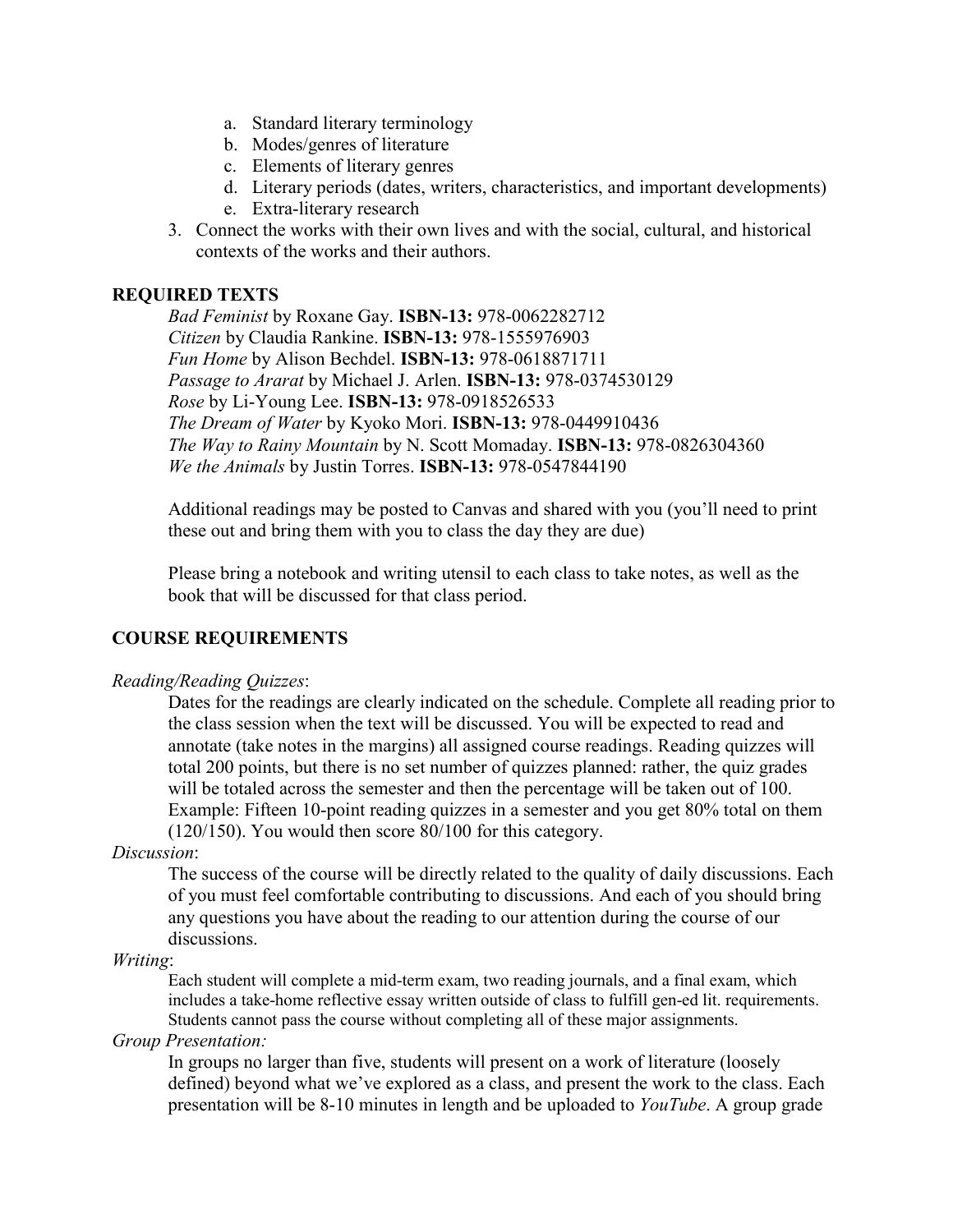will be given for the presentation content, quality, and delivery. Each student will turn in an annotated bibliography detailing three sources that they read to contribute to the presentation content and a detailed breakdown of how each group member contributed to the presentation. This portion of the presentation grade will receive an individual grade. *Attendance and Participation*:

Regular and punctual attendance at all classes is considered essential to optimum academic achievement and is worth 200 points. Attending each class and participating in Zoom class discussion will result in full attendance credit for that class period.

If you miss a class, it is possible to make up that class period within the week: to do so you must contact the professor and request that the recorded Zoom class discussion be uploaded to YouTube so that you can watch it and participate on the corresponding class discussion board by watching the recording of the class, and thoughtfully and extensively posting to the discussion board for that class period concerning content discussed in the class period, in addition to obtaining assignments or any updated schedule/assignment information from a classmate in order to be prepared for the next meeting. The thoroughness of this makeup participation will be graded by the professor.

If a student is absent from more than 10 percent of class meetings [for this course, that's more than 4 class periods], the faculty member can file a written report which may result in de-enrollment. If the absences exceed 20 percent [for this course, that's 8 class periods], the student may be de-enrolled without notice until the university drop date or, after that date, receive the appropriate grade for their work and participation. See [Academic Policies](http://catalog.pointloma.edu/content.php?catoid=18&navoid=1278) in the Undergraduate Academic Catalog.

#### **MIDTERM AND FINAL EXAMINATION POLICY**

Successful completion of this class requires taking the midterm and final examinations **on their scheduled days**. The Midterm will consist of a multiple choice component and an in-class essay exam. The Final Exam will consist of a multiple choice component and a take-home essay. The final examination schedule is posted on the [Class Schedules](http://www.pointloma.edu/experience/academics/class-schedules) site. No requests for early examinations or alternative days will be approved.

#### **METHODS OF INSTRUCTION**

This class is interactive and discussion-based. So you'll need to come to class prepared to talk and write about the literary texts we're reading and contribute to and lead discussions, small groups, and peer reviews. You will not understand what is happening during our classes if you haven't done the reading and you will miss out on valuable perspective and insights from your classmates if you do not attend class. The same goes for the writing assignments: they are designed to increase your understanding of the texts and make class more productive. Students who attend regularly, stay engaged in the class activities, and keep up with all of the assigned reading and writing usually succeed in this course.

### **GENERAL COURSE POLICIES**

#### **CANVAS**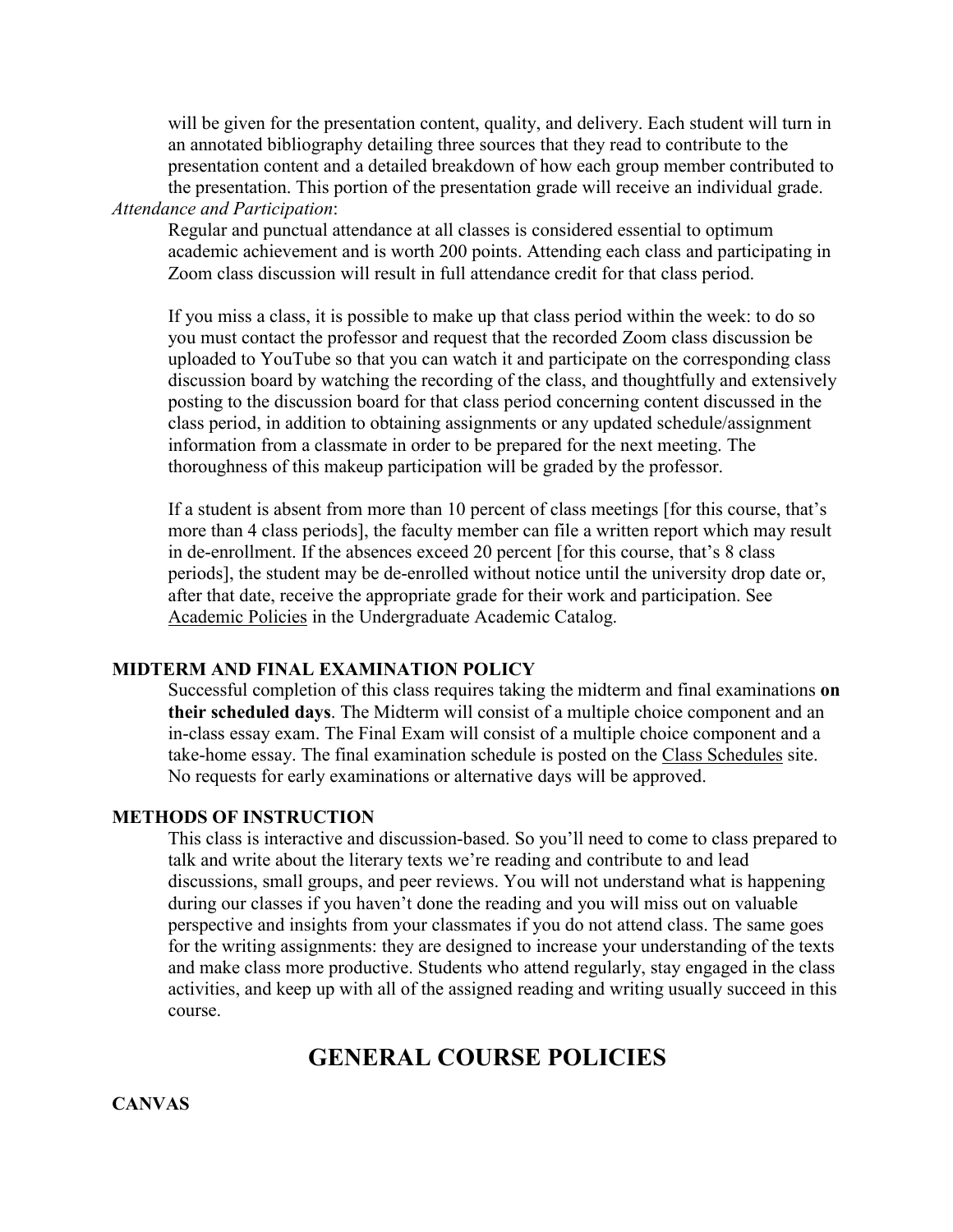Throughout this course, students will be required to utilize Canvas to post homework responses, receive course grades, and access any changes to the *Course Schedule* throughout the semester. If the *Course Schedule* is updated, students will be notified well in advance, but will need to download the updated schedule which the instructor will post on Canvas.

#### **CANVAS SUPPORT**

If you have questions about the content you find in my Canvas course or need clarification on assignment instructions please let me know. If you are unsure how to use any given feature in Canvas you will find the [Canvas Guides](https://community.canvaslms.com/community/answers/guides/) to be a very helpful resource. If you cannot access something in my Canvas course or it appears that some part of the course is not working properly, please contact the Office of Instructional Technology for support at **[oit@pointloma.edu](mailto:oit@pointloma.edu)**. Include specific information in the request (course ID, section, assignment or module name, etc.) to expedite the troubleshooting process. Screenshots are super helpful!

#### **PLNU EMAIL**

Students must regularly check their PLNU email account for updates on assignments and scheduling.

#### **RESPECT**

Practice basic respect and consideration toward your peers and professor. There will likely be some tricky moments in this class because the literature we read may bring up some conversations about sensitive issues, challenging topics, and difficult language. Remember that we are interested in inquiry, especially critical inquiry, not in offending or battering other people into compliance. Please do not sleep, carry on private conversations, text, or work on assignments for other classes--this is going to be a challenge since this semester is online, but paying attention during Zoom class discussions will be the best way for this course to be a learning experience. Students who do not actively pay attention and participate in class and will lose participation points.

#### **CONTENT WARNING**

As mentioned above, this class will ask you to engage with challenging topics and sensitive issues. Content warnings will not be provided by the professor for individual assigned readings because students should be empowered to judge content for themselves; if content is triggering, or if students determine class discussion of a specific reading will not be a positive or safe space for them, they should contact the professor ahead of time to discuss alternatives.

#### **TECHNOLOGY**

Refrain from using technology during class time unless a classroom activity calls for it to be used. This means cell phones, laptops, iPads, and other electronic devices. More often than not, these create a distraction, rather than being useful. Taking notes by hand has been shown to aid long-term comprehension much more so than typing notes, so by all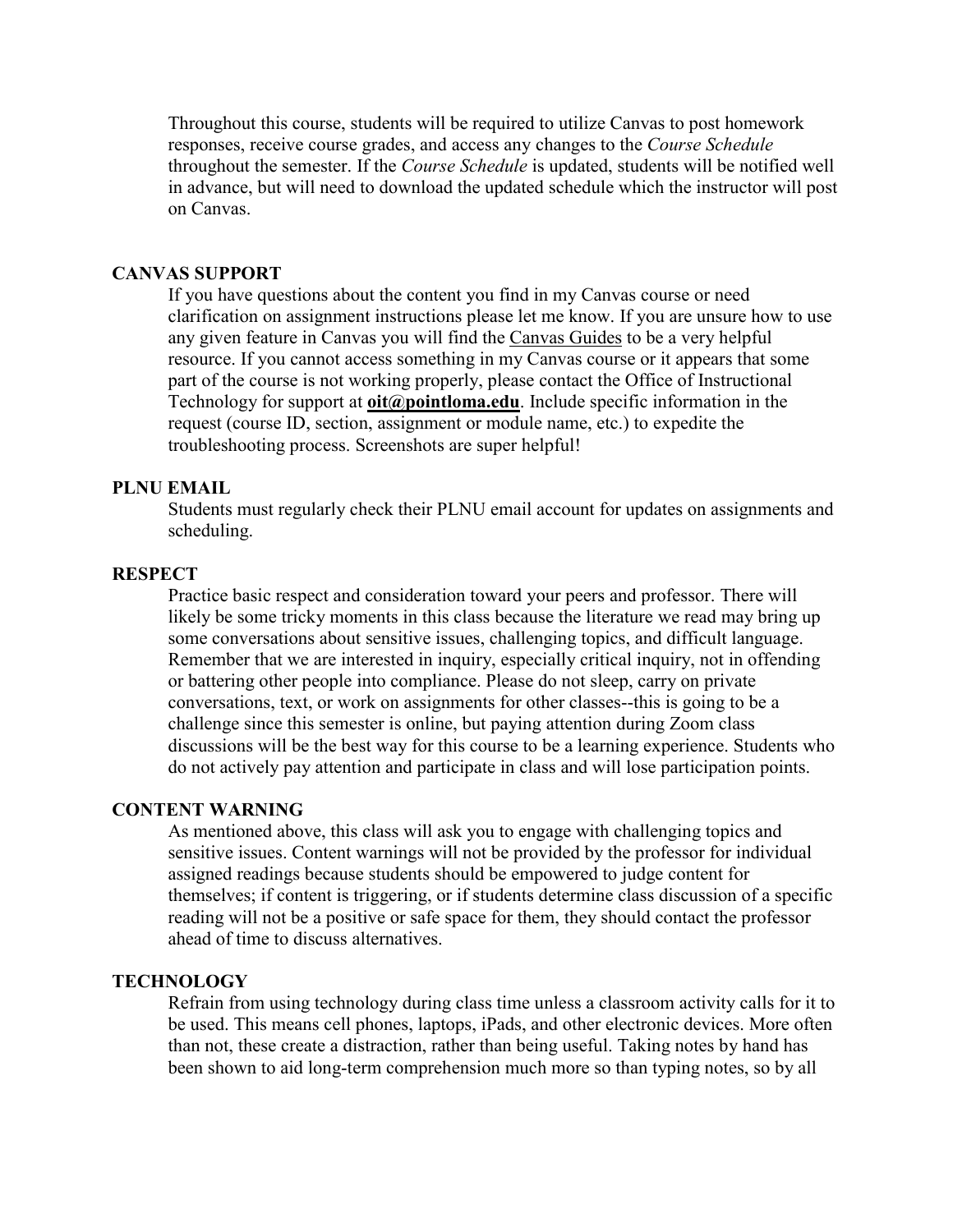means, *please take handwritten notes* throughout this class. Use of technology during class will result in lost participation points.

#### **TURNING IN ASSIGNMENTS**

All assignments must be turned in on Canvas *by the deadline specified on Canvas*.

Late assignments are those turned in any time after the specified due date. Late assignments will lose a letter grade for each calendar day they are late (so an A becomes a B after one calendar day, and so on). Late assignments will not be accepted after a week from the due date. It is your responsibility to ensure that your assignment is uploaded to Canvas on the day it is due. **I will not accept late homework, and missed in-class work and quizzes cannot be made up.**

#### **ACADEMIC HONESTY**

Students should demonstrate academic honesty by doing original work and by giving appropriate credit to the ideas of others. Academic dishonesty is the act of presenting information, ideas, and/or concepts as one's own when in reality they are the results of another person's creativity and effort. A faculty member who believes a situation involving academic dishonesty has been detected may assign a failing grade for that assignment or examination, or, depending on the seriousness of the offense, for the course. Faculty should follow and students may appeal using the procedure in the university Catalog. See [Academic Policies](http://catalog.pointloma.edu/content.php?catoid=18&navoid=1278) for definitions of kinds of academic dishonesty and for further policy information.

#### **PLNU COPYRIGHT POLICY**

Point Loma Nazarene University, as a non-profit educational institution, is entitled by law to use materials protected by the US Copyright Act for classroom education. Any use of those materials outside the class may violate the law.

#### **PLNU ACADEMIC ACCOMMODATIONS POLICY**

If you have a diagnosed disability, please contact PLNU's Disability Resource Center (DRC) to demonstrate need and to register for accommodation by phone at 619-849-2486 or by e-mail at [DRC@pointloma.edu.](mailto:DRC@pointloma.edu) See [Disability Resource Center](http://www.pointloma.edu/experience/offices/administrative-offices/academic-advising-office/disability-resource-center) for additional information.

#### **PERSONAL NEEDS**

Counseling is available in the Wellness Center for undergraduate students at PLNU. They are open Monday through Friday during the academic school year to offer morning, afternoon, and evening appointments. Please call (619) 849-2574 to schedule a counseling appointment.

#### **READING JOURNALS**

For each assigned book, you'll have the option of writing one **Reading Journal** entry of two full pages (2 pages = onto page 3) that critically engages with the text, and formulates a brief, thesis-based literary argument. You will be required to turn in **TWO Reading Journals for the EIGHT books that we read,** so it is up to you which two you respond to. Reading Journal entries must be posted to your Reading Journal page on the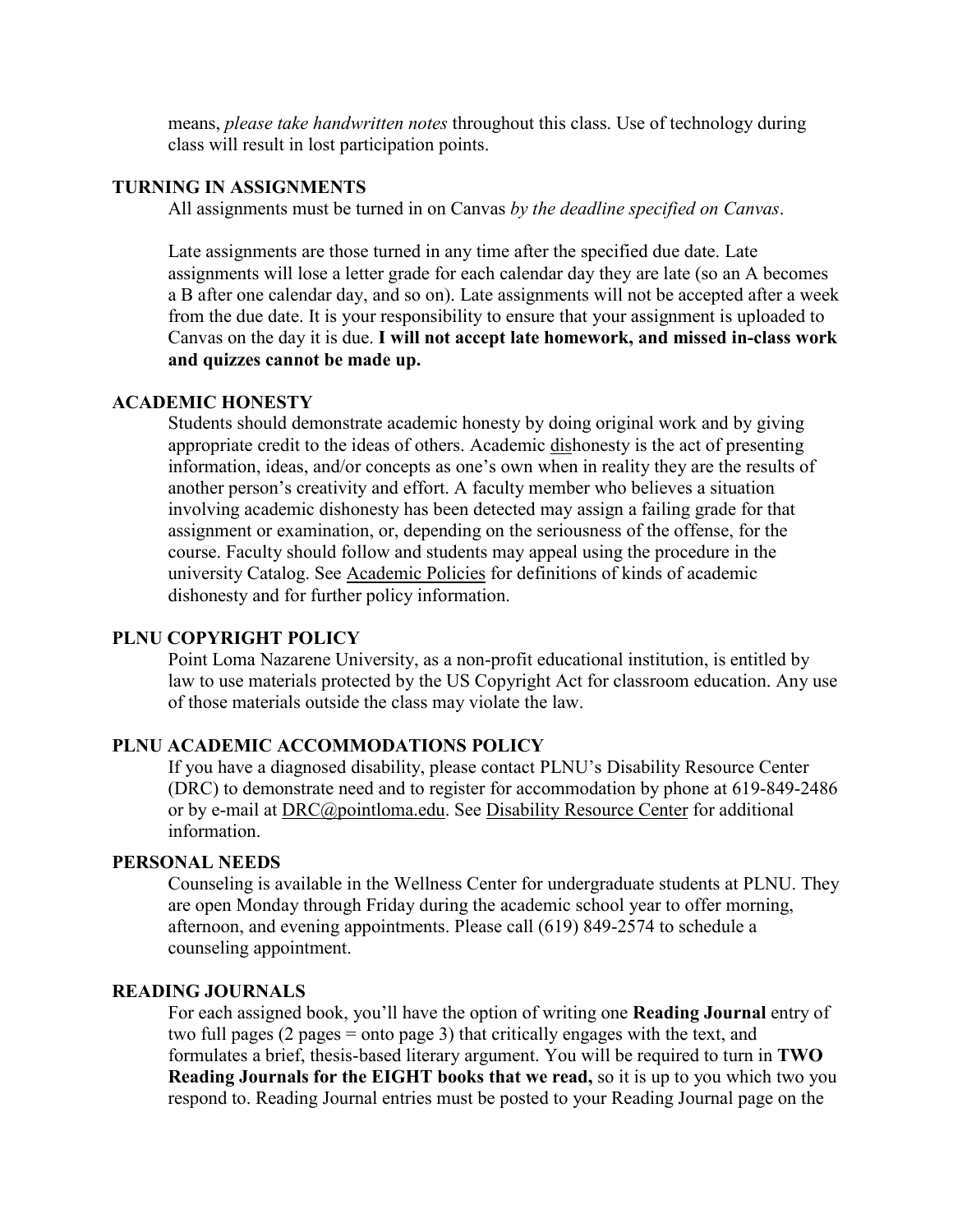class Canvas page any time *before the start of class on the day they are due.* If some part of one of our readings speaks to you or you think of something interesting early on in a text, feel free to write and turn in your journal in advance of the deadline. Please see the Course Schedule for due dates. Each of the two journals will be worth 50 points, totaling 100 points. No extra credit will be given for additional reading journals turned in beyond two.

#### **PARTICIPATION**

Coming to class well-prepared is critical in a discussion-based course like this one. I expect you to come to each class prepared—that means not just doing the reading, thinking about it, and digesting it, but also *bringing your book to class* because we will often reference the text during class*.* Coming to class without the assigned reading for the day will result in a loss of participation points. You should also be prepared to actively engage in class discussions, peer reviews, and other in-class activities. I expect you each to meaningfully engage with the coursework and with one another.

Class participation and attendance will be graded out of 200. Each class day is worth 5 points, up to a max of 170 points (37 non-exam, non-prep, non-presentation MWF meetings). You can miss three classes without it affecting your grade (any points above 170 will be counted as extra credit [15 points possible])—but you are still responsible for the readings/homework due on the days you're absent, and in-class quizzes cannot be made up. If you miss class or are significantly unprepared for class, you'll earn a zero for that day. **Each absence above three will result in 5 points being subtracted from the participation category.** 

For the remaining 30 points of your participation grade, you'll earn a 25 if you're doing the basics of engaging with the class and participating in discussion; you'll earn a  $25 + if I$ see you regularly leaping in and making strong contributions; you'll earn a 24 or lower if you are frequently late, unprepared, inattentive, disruptive, or do not regularly participate in discussion.

I expect you to attend class and to arrive on time—but I also understand that things come up. In the case of an emergency, please contact me as soon as possible to discuss what arrangements can be made.

#### **COURSE GRADING OVERVIEW**

- 100 points Reading Journals
- 100 points Presentation
- 100 points Reading Quizzes
- 200 points Class Attendance and Participation
- 200 points Midterm Exam
- 300 points Final Exam

#### **LETTER GRADE GUIDELINES**

|                  |      | 920 - 1000 points | 900 - 919 points | A- |
|------------------|------|-------------------|------------------|----|
| 880 - 899 points | $B+$ | 820 - 879 points  | 800 - 819 points | B- |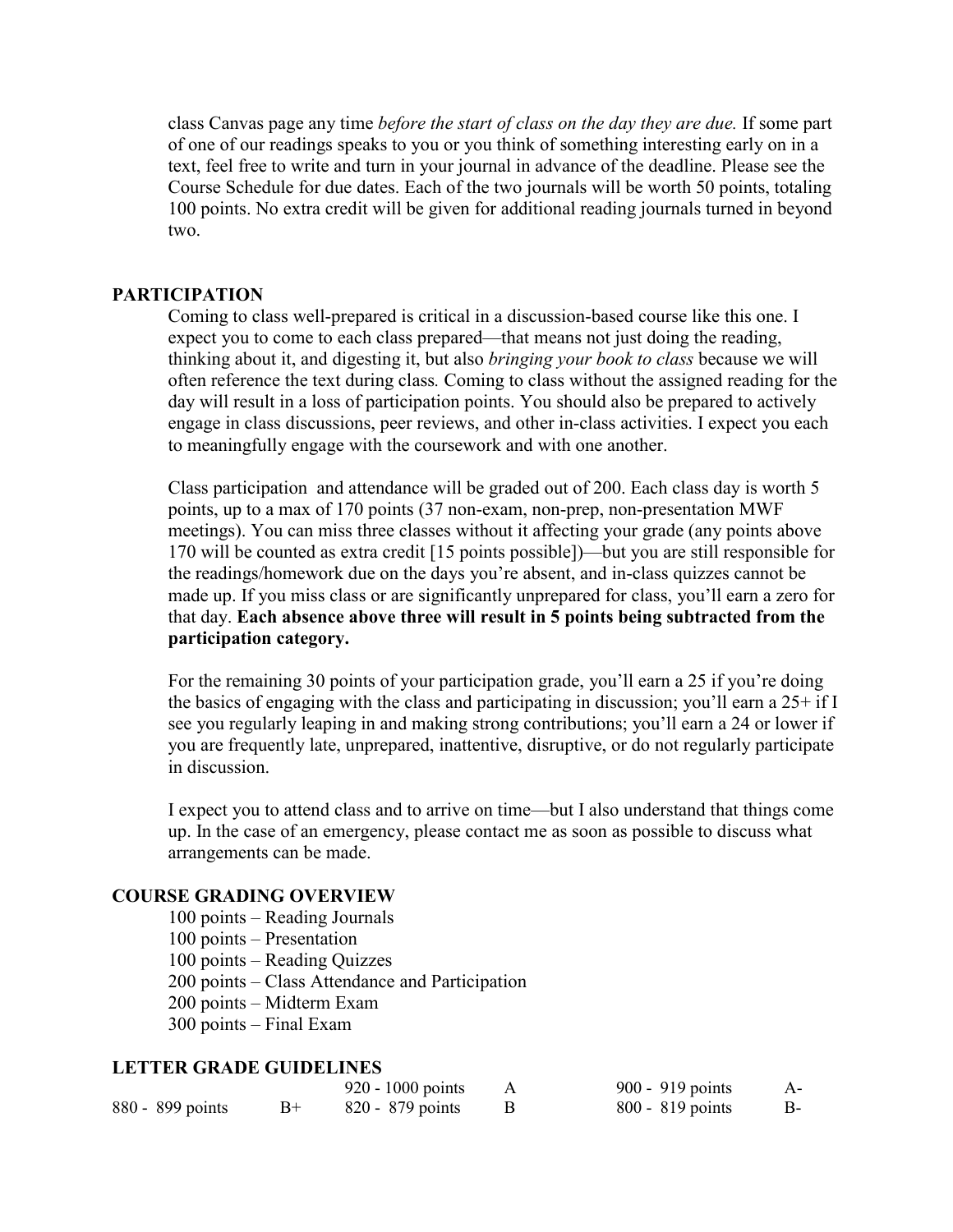| 780 - 799 points |    | 720 - 779 points   | 700 - 719 points   | $C-$ |
|------------------|----|--------------------|--------------------|------|
| 680 - 699 points | D+ | $620 - 679$ points | $600 - 619$ points | $D-$ |

#### **WHAT ESSAY EXAM GRADES ACTUALLY MEAN**

**A: Exceptional Work**: complex understanding and insightful application of skills and concepts; sophistication and depth in interpretation and style; proficiency in standard grammatical form and documentation conventions; high competence in all or almost all categories of the grading rubric.

**B: Very Good Work**: clear, thoughtful understanding and sound application of skills and concepts; correct written presentation; high competence in most categories of the grading rubric.

**C: Adequate Work**: obvious, general, or vague understanding and application of skills and concepts; acceptable written presentation; basic competence in many categories of the grading rubric.

**D: Less-than-Satisfactory Work**: limited understanding and weak application of skills and concepts; poorly presented written work; low competence in many categories of the grading rubric.

**F: Unsatisfactory Work**: inadequate understanding and incorrect application of skills and concepts; unacceptable written presentation; incompetence in most categories of the grading rubric.

#### **COURSE SCHEDULE**

| <b>DATE</b>         | <b>READING</b>                                       | <b>ASSIGNMENTS DUE (in bold)</b>                             |  |
|---------------------|------------------------------------------------------|--------------------------------------------------------------|--|
| WEEK1               |                                                      |                                                              |  |
| Monday, Aug. 17     | Syllabus Day                                         |                                                              |  |
| Wednesday, Aug. 19  | [On Canvas] Rachel Kaadzi Ghansah's "A Most American |                                                              |  |
|                     | Terrorist: The Making of Dylann Roof"                |                                                              |  |
| Friday, Aug. 21     | Arlen's <i>Passage to Ararat</i> , pgs. V-54         |                                                              |  |
| WEEK 2              |                                                      |                                                              |  |
| Monday, Aug. 24     | Arlen's <i>Passage to Ararat</i> , pgs. 55-99        |                                                              |  |
| Wednesday, Aug. 26  | Arlen's <i>Passage to Ararat</i> , pgs. 100-154      |                                                              |  |
| Friday, Aug 28      | Arlen's <i>Passage to Ararat</i> , pgs. 155-201      |                                                              |  |
| WEEK <sub>3</sub>   |                                                      |                                                              |  |
| Monday, Aug. 31     | Arlen's <i>Passage to Ararat</i> , pgs. 202-250      |                                                              |  |
| Wednesday, Sept. 02 | Arlen's <i>Passage to Ararat</i> , pgs. 251-293      |                                                              |  |
| Friday, Sept. 04    |                                                      | Mori's The Dream of Water, pgs. 1-60 Turn in Reading Journal |  |
| <b>WEEK4</b>        |                                                      |                                                              |  |
| Monday, Sept. 07    | Mori's <i>The Dream of Water</i> , pgs. 61-100       |                                                              |  |
| Wednesday, Sept. 09 | Mori's The Dream of Water, pgs. 101-151              |                                                              |  |
| Friday, Sept. 11    | Mori's The Dream of Water, pgs. 152-204              |                                                              |  |
| WEEK <sub>5</sub>   |                                                      |                                                              |  |
| Monday, Sept. 14    | Mori's <i>The Dream of Water</i> , pgs. 205-275      |                                                              |  |
| Wednesday, Sept. 16 | Torres's We the Animals, pgs. 1-29                   | <b>Turn in Reading Journal</b>                               |  |
| Friday, Sept. 18    | Torres's We the Animals, pgs. 30-60                  |                                                              |  |
| WEEK 6              |                                                      |                                                              |  |
| Monday, Sept. 21    | Torres's We the Animals, pgs. 61-97                  |                                                              |  |